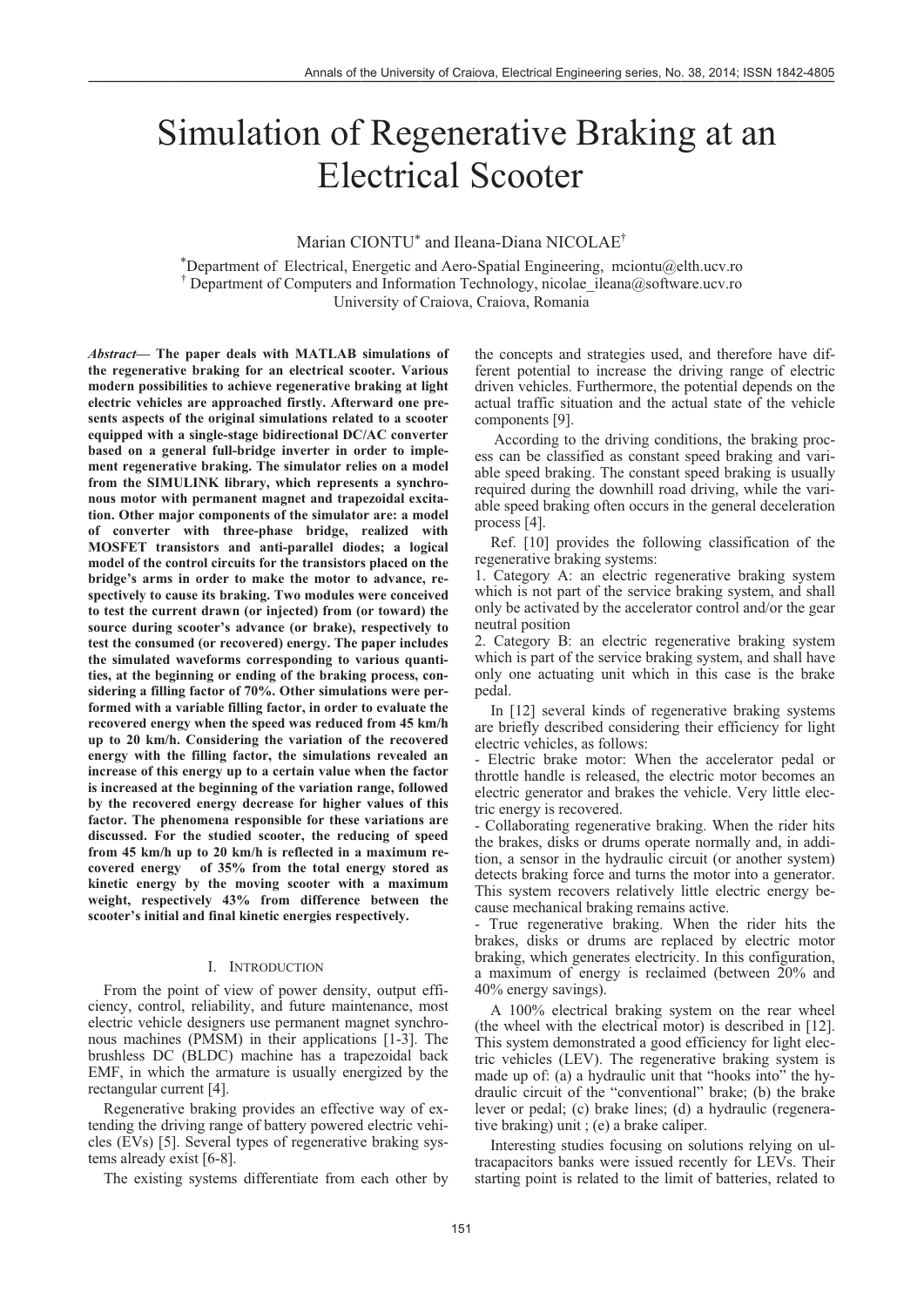how fast and how often they can be charged. Regenerative braking produces a lot of current in a short amount of time and therefore batteries have a hard time capturing all of the energy during braking. Being aware that ultracapacitors are able to capture large amounts of current in a short amount of time and can be (re)charged thousands of times, Klefstad and K. Pierson present in [13] their results obtained with and original regenerative braking system placed on an electric scooter using ultracapacitors to store the reclaimed energy. The system was monitored, analyzed, and controlled wirelessly by NI Lab2IEW's cRIO. 2 switches were used to control the operation of the regenerative braking process and a data acquisition system choused which capacitors to charge by controlling the transistors. Also it gathered voltages used to determine when to switch capacitors. A boost converter circuitry was designed to boost the voltage from the capacitor bank to power the motor. At the moment of issuing [13], the research team was under way of developing an appropriate algorithm meant to allow for the boost converter to operate most efficiently for a certain range of speeds.

The back electromotive force (EMF) of a general permanent magnet synchronous machine used in most LEVs is neither perfectly sinusoidal nor perfectly trapezoidal. Rectangular commutation is widely adopted in various LEVs [4].

In order to achieve the dynamic regenerating and charging over a wide speed range, a good technical solution consists in using a bidirectional DC/AC power converter [14]. During the braking period, the switching sequence of the power converter is controlled to inverse the output torque of the three-phase brushless DC motor, so that the

braking energy can be returned to the battery [5].

Since the issues concerning cost, volume, maturity of technology and reliability are important when developing a LEV [4],[15],[16], this paper deals with the simulation of a single-stage bidirectional DC/AC converter based on a general full-bridge inverter. This technology can achieve several goals: energy recovery, electric braking, ultraquiet braking and extending the driving range [5].

#### II. THE SIMULATOR DESCRIPTION

In order to simulate the operation of a vehicle with electric drive which uses a DC brushless motor, we built a MATLAB-SIMULINK model. It relies on a model from the SIMULINK library, designed to represent a synchronous motor with permanent magnet and trapezoidal excitation. Fig. 1 depicts the block schematic of the model. The equations used by the motor's mathematic model are presented below:

$$
\frac{di_a}{dt} = \frac{1}{3L_s} \left[ 2u_{ab} + u_{bc} - 3R_s i_a + p\omega_r \left( -2e_a + e_b + e_c \right) \right]
$$
  
\n
$$
\frac{di_b}{dt} = \frac{1}{3L_s} \left[ -u_{ab} + u_{bc} - 3R_s i_b + p\omega_r \left( e_a - 2e_b + e_c \right) \right]
$$
  
\n
$$
\frac{di_c}{dt} = -\left( \frac{di_a}{dt} + \frac{di_b}{dt} \right)
$$
  
\n
$$
T_e = p \left( i_a e_a + i_b e_b + i_c e_c \right)
$$
\n(1)

where:

 $L<sub>s</sub>$  - inductance of the phase windings [H];



Fig. 1. Block schematic of the simulator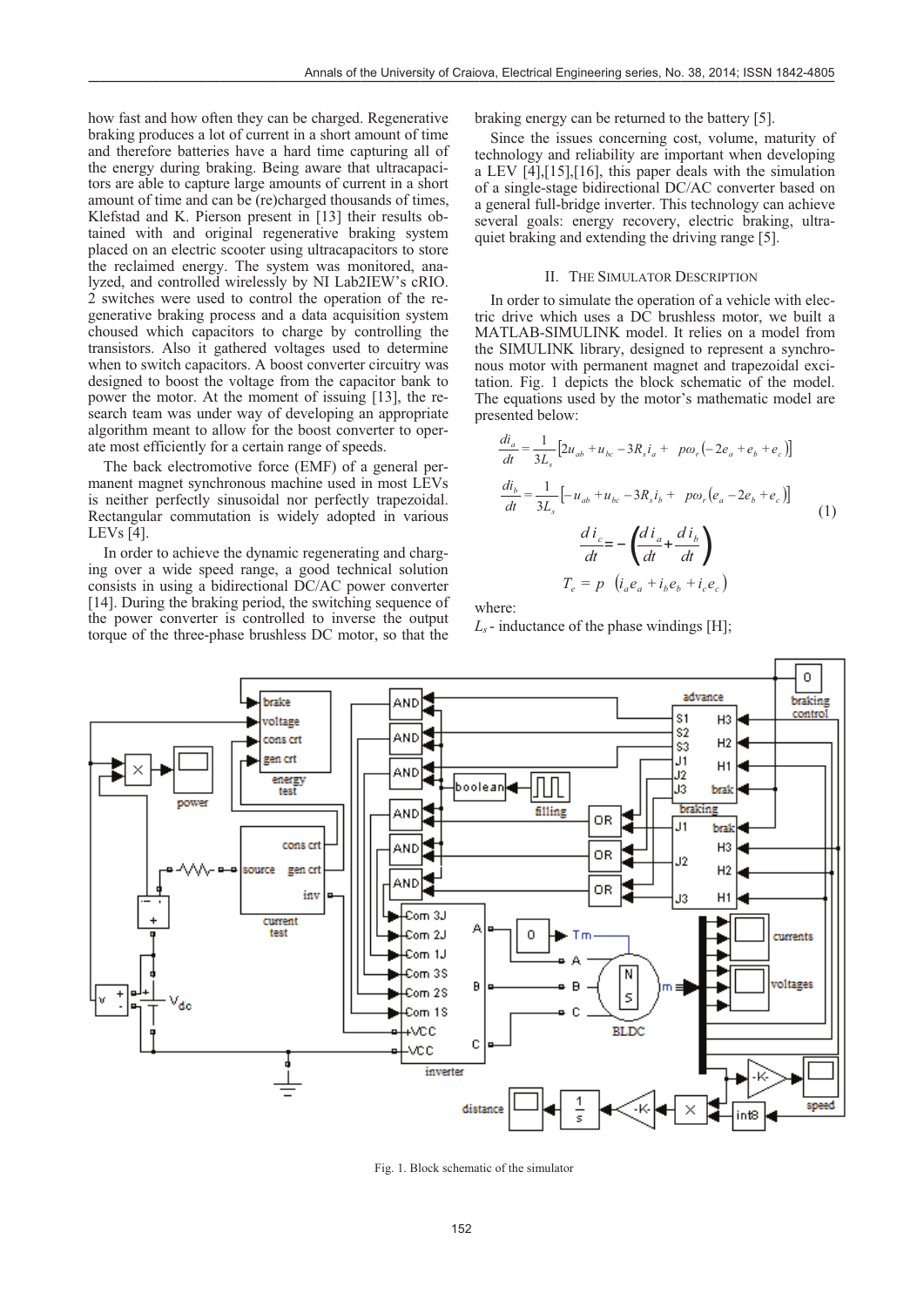$R_s$  - resistance of the phase windings  $[\Omega]$ ;

 $i_a$ ,  $i_b$ ,  $i_c$  - currents flowing through the phases *a*, *b* and *c*  $[A]$ ;

*e a, eb, ec* - back electromotive voltage across the phases *a*, *b* and *c* [V];

 $u_{ab}$ ,  $u_{bc}$  - voltages between phases (*ab* and *bc*) [V];

- $\omega_r$  rotor's angular velocity [rad/s];
- $\phi$  flow created by the motor's permanent magnet [Wb];
- *p* number of pairs of poles;

*Te* - electromagnetic torque [Nm].

The waveforms corresponding to the back electromotive voltages are characterized by a trapezoidal shape, considered for our simulation as having a perfect shape (Fig. 2).



Fig. 2. Back electromotive voltages

The rotor's motion equations are:

$$
\frac{d\omega_r}{dt} = \frac{1}{J} \left( T_e - F\omega_r - T_m \right)
$$
  

$$
\frac{d\theta}{dt} = \omega_r
$$
 (2)

where:

*J* - moment of inertia for motor and load [kg·m<sup>2</sup>]; *F* - viscous friction factor for motor and load [p.u.]; *Tm* - torque for mechanical load [Nm];

 $\theta$  - rotor's angle of position [rad].

The kinetic energy equivalence is used as starting point for the representation of the inertia effect of the assembly scooter-load under the form of the motor's inertia moment:

$$
E = \frac{mv^2}{2} = \frac{m\left(\frac{\omega d}{2}\right)^2}{2} = \frac{m\,d^2}{2}\omega^2 = \frac{J_{ech}\omega^2}{2} \tag{3}
$$

where :

 $m$  - total weight [kg];

*v* -velocity [m/s];

*d* - wheel's diameter [m] ;

 $\omega$  - angular velocity [rad/s];

 $J_{ech}$  - equivalent moment of inertia [kg·m<sup>2</sup>].

After identification we got:

$$
J_{ech} = \frac{m d^2}{4} \tag{4}
$$

The vehicle movement on a downhill slope can be represented by a resistant mechanical torque at the motor's shaft  $T_m$ .

Assuming a constant velocity  $v = \omega d/2$  during a period  $\Delta t$ , the work developed by the torque  $T_m$  should compensate the vehicle's potential energy variation:

$$
m g v \Delta t \sin \alpha = T_m \omega \Delta t \tag{5}
$$

where:

 $g$  - acceleration of gravity  $[m/s^2]$ ;

 $\alpha$  - downhill slope [rad].

It results:

$$
T_m = mg \frac{d}{2} \sin \alpha \tag{6}
$$

The torque  $T_m$  will be positive when the vehicle is climbing up and negative when it is moving down.

Other blocks are included by the model, as follows:

- Model of converter with three-phase bridge, realized with MOSFET transistors and anti-parallel diodes;

- Logical model of the control circuit for the transistors placed on the bridge's top and bottom arms in order to make the motor to run forward;

- Logical model of the control circuit for the transistors placed on the bridge's bottom arms in order to get the motor's braking;

- Module used to test the current drawn from the source during the regime for advance, respectively to test the current injected into the source during braking;

- Module used to test the consumed and respectively recovered energy.

# III. REGENERATIVE BRAKING

Depending on velocity, the regenerative braking can be achieved in two ways.

# *A. Regeneative braking at high speeds*

At high speeds, the voltage between two phases from the motor used as generator is proportional to the speed and overcomes the battery's voltage. In this case the energy is recovered in a natural way: through the antiparallel diodes the converter turns into a three-phase bridge rectifier and a certain current flows toward the battery. The higher the voltage across the motor's terminals, the higher the braking torque.

# *B. Regenerative braking at low velocities*

At low velocities, the voltage is low and the braking effect can be obtained by using 2 different operating regimes alternatively: in short circuit and respectively in regenerative braking.

We will denote by  $P_+$  the phase for which the maximum positive voltage drop is achieved and by *P-* the phase for which the maximum negative voltage drop is achieved.

For a period the motor operates in short-circuit, by controlling the switching device (the transistor that we will denote by  $T_{+}$ ) placed on the bottom arm of the converter which is connected to  $P_+$ . Through  $T_+$  and respectively through the anti-parallel diode corresponding to the transistor  $(T)$  from the bottom arm which is connected to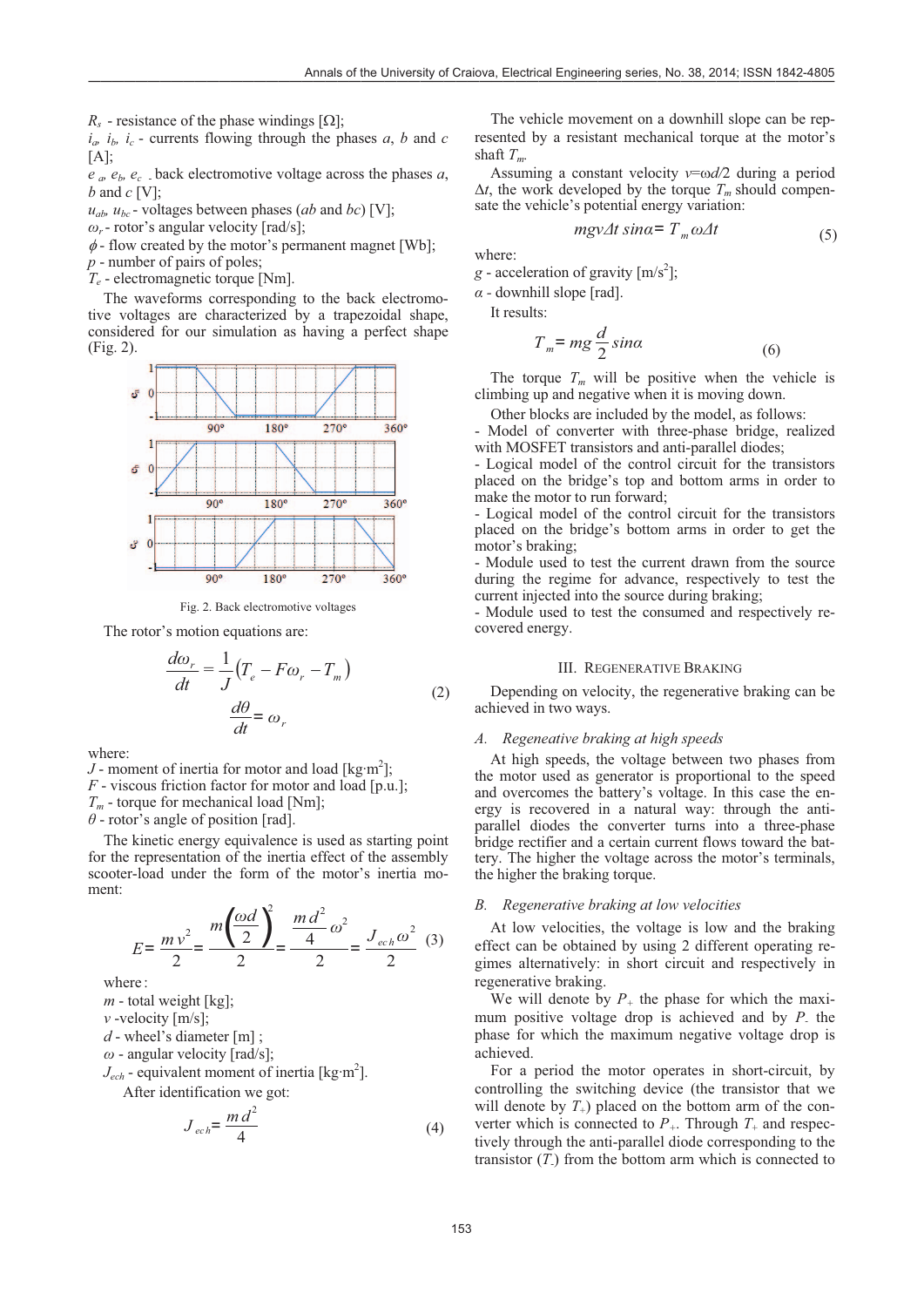*P-*, a current continuously increasing in time is flowing, as depicted by Fig. 3 [17].



Fig. 3. Current's flowing during the braking process.

In this way, a certain amount of energy is stored in the motor's inductivity. After a while, the transistor from the bottom arm is blocked. From this moment, the energy stored in inductivity results into a voltage increase which in turn forces the current to flow toward the battery through the anti-parallel diodes from the bottom and top arms of the P+ and P-, as depicted by Fig. 4.



Fig. 4. Current's flowing during the process of energy recovering.

In order to control the braking torque, the PWM filling factor is modified. This makes possible the switching between energy recovering and braking.

# IV. SIMULATION RESULTS

We used the simulator described above to perform simulations concerning the regenerative braking at a scooter characterized by the following parameters:

| - maximum velocity     | 45 km/h;                |
|------------------------|-------------------------|
| - rated power of motor | $1 \text{ kW}$          |
| - motor speed          | $600 \text{ rot/min}$ ; |
| - motor rated current  | $25.1 \text{ A}$ :      |
| - battery voltage      | 48 V:                   |
| - wheel diameter       | 400 mm;                 |
| - total maximum weight | 200 kg.                 |
|                        |                         |

Figs. 5-11 depict the waveforms corresponding to various quantities which present interest for the studied case, at the beginning or ending of the braking process, considering a filling factor equal to 70%.

Other simulations were performed for various values of the filling factor. Fig. 12 depicts the values of recovered energy when the speed was reduced from 45 km/h up to 20 km/h.



Fig. 5. Power recovered during the braking process.



Fig. 6. Speed variation during the braking process.



Fig. 7. Variation of recovered energy during the braking process.



Fig. 8. Motor's phase current at the beginning of the braking process.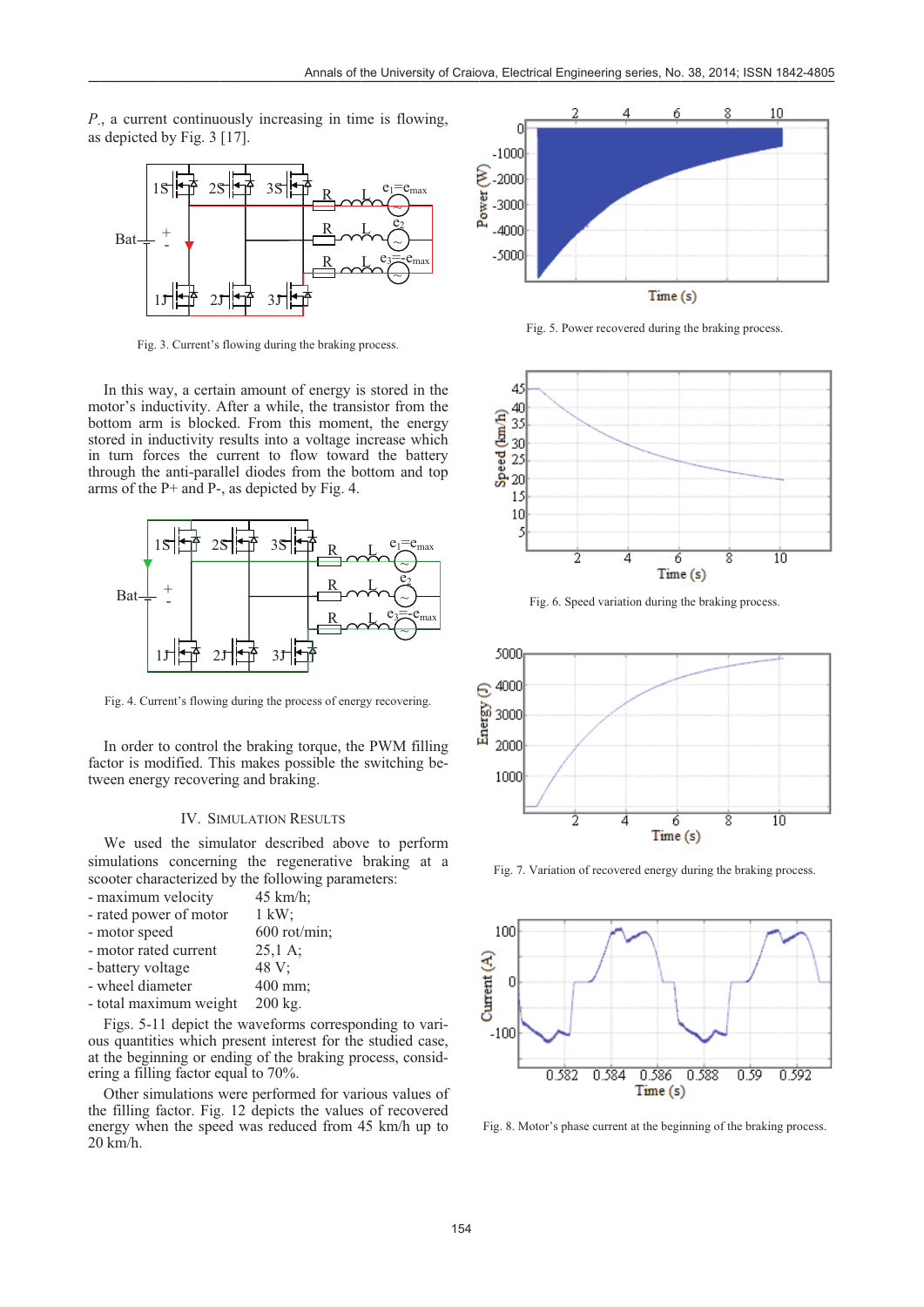

Fig. 9. Current injected into the source at the beginning of the braking process.



Fig. 10. Motor's phase current at the end of the braking process



Fig. 11. Current injected into the source at the end of the braking process*.* 



Fig.12. Influence of filling factor over the recovered energy.

## V. CONCLUSIONS

Considering the variation of the recovered energy with the filling factor, the simulations revealed an increase of this energy up to a certain value when the factor in increased at the beginning of the variation range, followed by the recovered energy decrease for higher values of this factor. The phenomena responsible for the variation of the recovered energy with the filling factor can be resumed as follows:

- For high filling factors, the switching devices from the bottom arms of the three-phase bridge are forced to remain in conduction for a long time. In this period, the motor operates in short-circuit and dissipates energy along the circuit's resistances (e.g. along the motor's windings resistances, along the electronic components' resistances etc.). The dissipated energy is unrecoverable.

- For low filling factors, owing to the small time corresponding to the operation in short-circuit, the current is slightly increasing, resulting in a small increase of the energy stored in the circuit's inductivities. Accordingly there is obtained a reduced value of the self-induction voltage which appears at the transistor's blocking and forces the flowing of current toward the battery. In this situation the braking effect is reduced, the brake requires a longer time and consequently a longer distance. The braking effect is mainly caused by the dried and viscous braking from the system.

- There is an optimum value of the filling factor, for which the recovered energy reaches its maximum value.

For the studied scooter, the reducing of speed from 45 km/h (corresponding to a kinetic energy of 15625 J) up to a speed of 20 km/h (corresponding to a kinetic energy of 3086 J) is reflected in a maximum recovered energy of 5430 J (35% from the total energy stored as kinetic energy by the moving scooter with a maximum weight, respectively 43% from difference between the scooter's initial and final kinetic energies respectively).

In an ideal case, the control should be improved such as to become optimal in the sense of providing a maximization of the recovered energy.

In practice other factors related to the braking process (e.g. its duration or the distance between the braking process's starting and ending points) should be considered as well. In order to consider them, additional restrictions are to be imposed or the type of the approach should be changed (the control's designer should deal with a multicriteria decision problem).

Moreover, additional measures must be taken in order to prevent the overcoming of certain limits specific to the equipment (e.g. the motor's overheating because of the current's raising or the battery capacity to take over the corresponding peaks of power).

 A parameter influencing the recovered energy is the final speed, but it cannot be known at the moment when the braking is initiated. Estimations can be done (e.g. those relying on the driver's personality [9]) but the control algorithm's complexity is increased accordingly.

At small speeds the braking efficiency is low (the deceleration is small) and therefore an additional system with mechanical braking must be used.